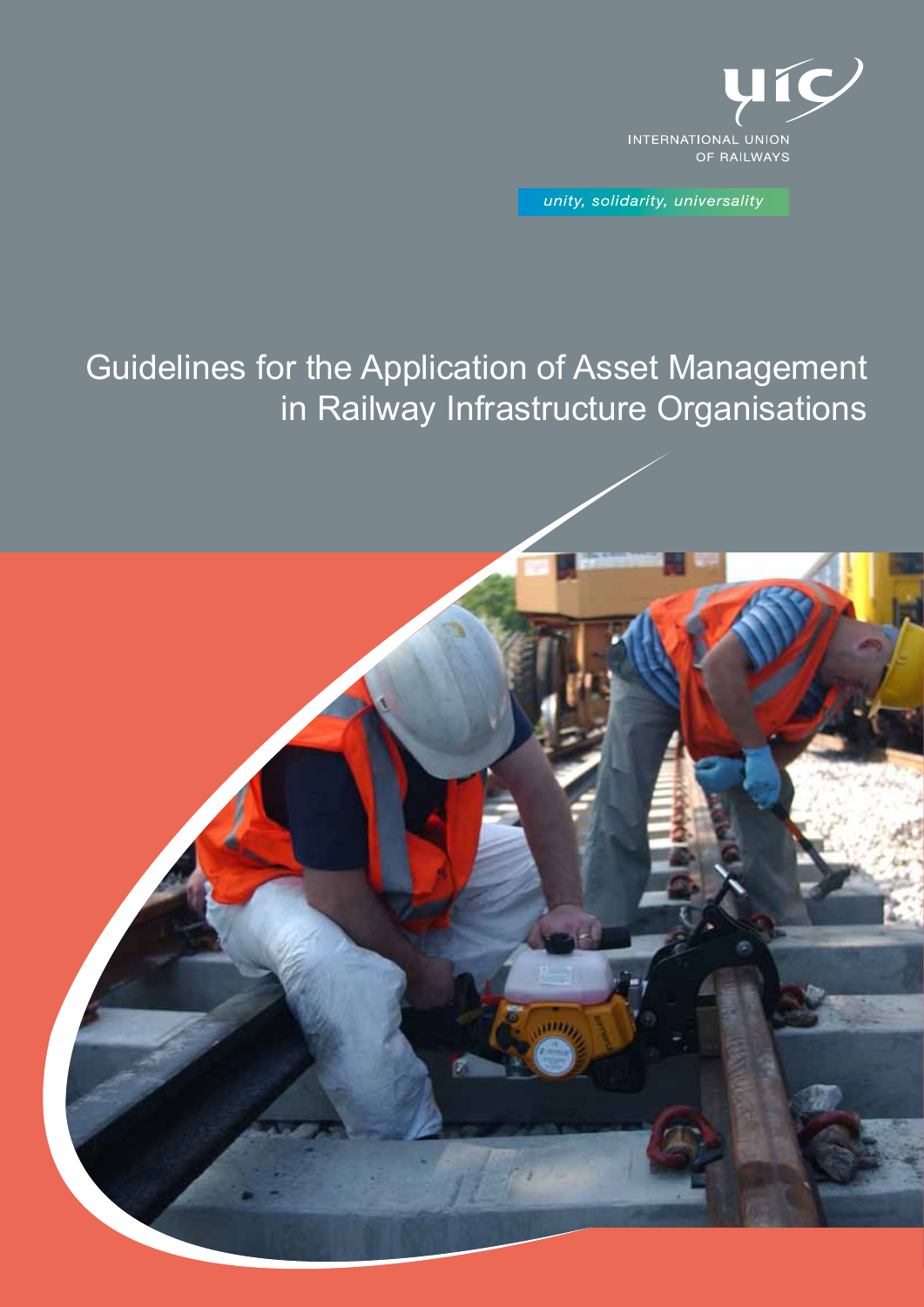

unity, solidarity, universality

INTERNATIONAL UNION OF RAILWAYS (UIC) 16 rue Jean Rey - F-75015 PARIS Tel: +33 (0)1 44 49 20 20 Fax: +33 (0)1 44 49 20 29

RAIL SYSTEM AND COMMUNICATIONS DEPARTMENT Editorial Board: Andy Kirwan, Teodor Gradinariu Lay-out: Marina Grzanka With special thanks to UIC members of asset management groups for their contributions Photo credits: UIC, Stock Exchange, Fotolia

Copyright deposit: September 2010 ISBN: 978-2-7461-1878-2 www.uic.org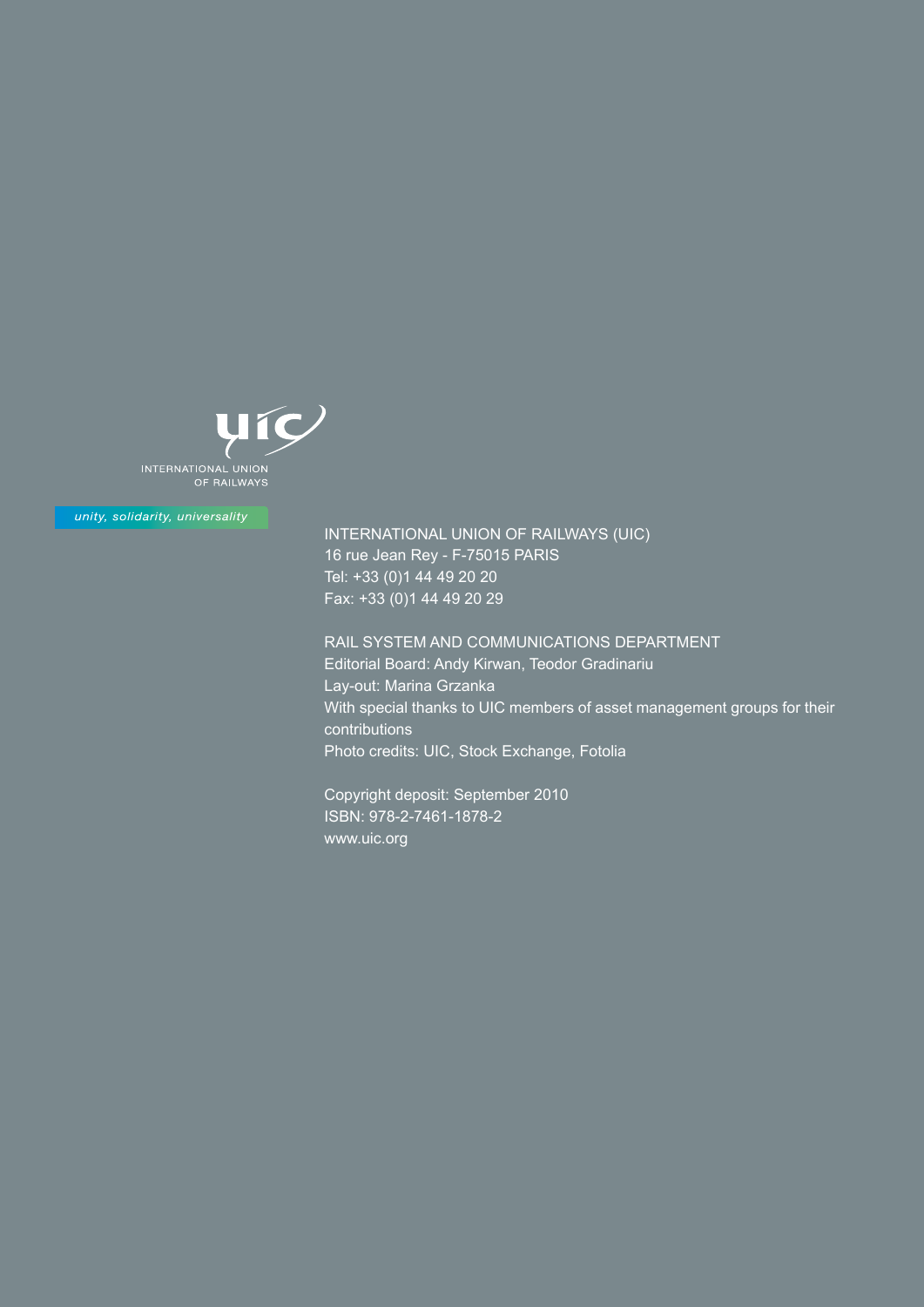# Table of Contents

| 1<br>Introduction                                                                                                                                                                                                                                                                                                                                                                               | $\overline{a}$                                                   |  |
|-------------------------------------------------------------------------------------------------------------------------------------------------------------------------------------------------------------------------------------------------------------------------------------------------------------------------------------------------------------------------------------------------|------------------------------------------------------------------|--|
| 2<br>Scope of this document                                                                                                                                                                                                                                                                                                                                                                     | $\overline{2}$                                                   |  |
| 3<br>Definition of asset management (Step 1)                                                                                                                                                                                                                                                                                                                                                    | 3                                                                |  |
| Scope of asset management (Step 2)<br>4<br>Scope of assets<br>4.1<br>Scope of asset management decisions and activities<br>4.2                                                                                                                                                                                                                                                                  | 3<br>3<br>4                                                      |  |
| <b>Asset Management Policy (Step 3)</b><br>5                                                                                                                                                                                                                                                                                                                                                    | 4                                                                |  |
| <b>Asset Management Strategy (Step 4)</b><br>6                                                                                                                                                                                                                                                                                                                                                  | 4                                                                |  |
| <b>Asset Management Framework (Step 5)</b><br>7                                                                                                                                                                                                                                                                                                                                                 | 4                                                                |  |
| Specification: Core decisions and activities (Step 6)<br>8<br>8.1<br><b>Network Objectives</b><br><b>Route Strategies</b><br>8.2<br>8.3 Asset Strategies<br><b>Route Asset Plans</b><br>8.4<br>8.5 Route Delivery Plans<br>8.6 Execution of Work<br>8.7<br><b>Operating Strategy</b><br>8.8 Route Operation Plans<br>Timetabling and access planning<br>8.9<br><b>Network Operation</b><br>8.10 | 6<br>6<br>6<br>6<br>6<br>$\overline{7}$<br>7<br>7<br>7<br>7<br>7 |  |
| Specification: Enabling mechanisms (Step 7)<br>9<br>Asset information<br>9.1<br>9.2 LCC tools<br>9.3 Risk management<br>9.4<br><b>Business processes</b><br>9.5<br>Competencies<br>9.6<br>Supply chain management                                                                                                                                                                               | 8<br>8<br>8<br>8<br>8<br>8<br>9                                  |  |
| Specification: Reviewing mechanisms (Step 8)<br>10<br>Audits<br>10.1<br>10.2<br>Key Performance Indicators (KPIs)<br>10.3<br>Management reviews<br>Corrective actions<br>10.4                                                                                                                                                                                                                   | 9<br>10<br>10<br>10<br>10                                        |  |
| <b>Conclusions</b><br>11                                                                                                                                                                                                                                                                                                                                                                        | 11                                                               |  |
| <b>Annex A</b>                                                                                                                                                                                                                                                                                                                                                                                  |                                                                  |  |



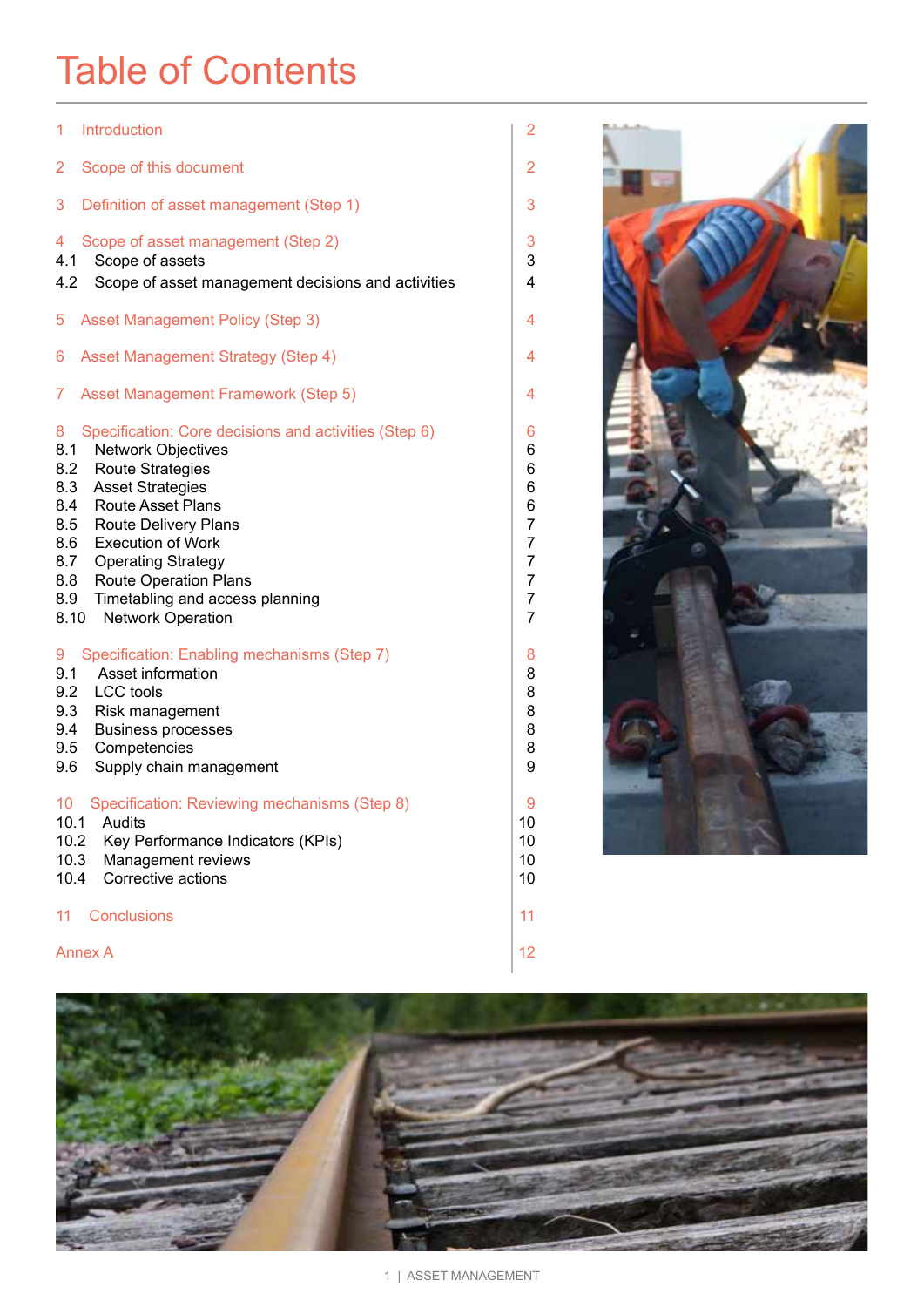# 1 Introduction

Asset management is a term usually associated with the financial sector but is rapidly gaining influence in organisations responsible for infrastructure networks, such as electricity and gas transmission and distribution, water, and transport. There is particular interest in the application of asset management principles to the management of railway networks, where the cost and performance of the infrastructure are of national significance.

Asset management for the railway infrastructure is fundamentally about delivering the outputs valued by customers, funders and other key stakeholders, in a sustainable way, for the lowest whole life cost. While it may be considered to be an evolution of traditional approaches to managing large scale infrastructures, it does have three distinguishing features.

- 1. It explicitly focuses maintenance, renewal and enhancement activities on delivering sustainable outputs valued by customers and funding providers at the lowest whole-life cost, as opposed to prioritising work predominantly according to condition
- 2. It provides an integrating mechanism that crosses boundaries – between organisational functions and asset disciplines, and where relevant, between the infrastructure manager and contracting organisations
- 3. It places a greater emphasis on evidence-based decision making, using knowledge of how assets degrade and fail to optimise maintenance and renewal interventions. The potential benefits from applying an asset management approach are numerous and significant. They include the creation of a 'line of sight' between strategy and implementation, the capability to deliver the same level of sustainable performance with reduced volumes of work, and the demonstration to external stakeholders that activities are being undertaken at the lowest whole life cost.

One of the main barriers to introducing an asset management regime has been a lack of clarity, and therefore consensus about what asset management really means i.e. how should it be interpreted and what are the necessary practical steps for its implementation. This document has been produced to promote a consistent asset management approach to railway infrastructures, primarily in order to help organizations develop their own methods, and to compare their progress both with other railways and with other asset intensive organisations.

### 2 Scope of this document

The document is structured around eight key steps which provide high level guidelines for designing, implementing and sustaining a comprehensive asset management system. The guidelines are consistent with good practice specified in recognised approaches, such as PAS 55- 1:2008<sup>1</sup>, the IIM<sup>2</sup> and the approach of the U.S Highways Agency<sup>3</sup>.

In particular an explicit linkage is established between the asset management framework specified in this document and the more generic framework in PAS 55 (see Appendix A). The linkage is provided for two reasons:

- It allows the asset management approach in this document to adopt terminology commonly used in a railway context while remaining consistent with generic good practice.
- It enables the tools and products built around PAS 55, such as the Institute of Asset Management (IAM) Assessment Methodology, the IAM Competencies Framework, and the Asset Register Guidelines, to be referenced to the framework in this document.

The eight key steps referred to above are as follows:

| STEP <sub>1</sub> | Definition of asset management      |  |  |
|-------------------|-------------------------------------|--|--|
| STEP <sub>2</sub> | Scope of asset management           |  |  |
| STEP <sub>3</sub> | <b>Asset Management Policy</b>      |  |  |
| STEP <sub>4</sub> | <b>Asset Management Strategy</b>    |  |  |
| STEP <sub>5</sub> | <b>Asset Management Framework</b>   |  |  |
| STEP <sub>6</sub> | Specification: Core decisions and   |  |  |
|                   | activities                          |  |  |
| STEP <sub>7</sub> | Specification: Enabling mechanisms  |  |  |
| STEP <sub>8</sub> | Specification: Reviewing mechanisms |  |  |

Each of these steps is discussed in turn in the following sections. The level of detail provided is intended to help managers specify the main building blocks of an asset management system; it is not intended to be prescriptive about the detail that these building blocks should contain. More importantly, this document shows how the building blocks fit together to produce an overall asset management system.

<sup>1</sup> Asset Management Part 1:Specification for the optimized management of physical assets, 2008

<sup>2</sup> International Infrastructure Management Manual, 2006

<sup>3</sup> Asset Management Overview, Federal Highways Administration. U.S. Department of Transportation, FWHA-IF-08-008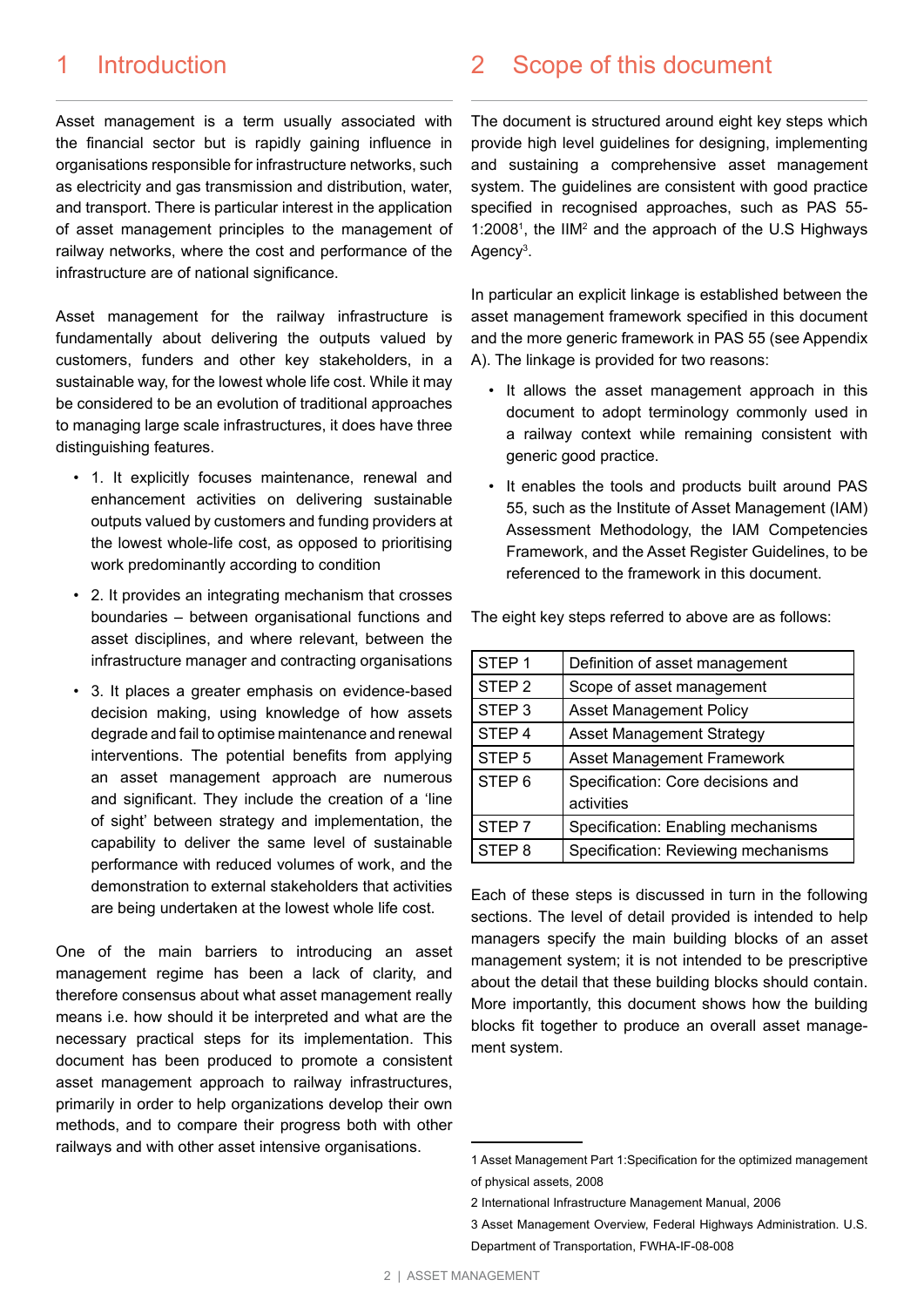#### 3 Definition of asset management (Step 1)

There are numerous definitions of asset management being used in different sectors and in different countries. The majority are slightly different expressions of the same basic concept, based around optimizing asset performance to deliver business objectives at the minimum whole-life cost.

The most widely quoted definition is provided in PAS 55-1, which has been adopted in this work. The definition is as follows, with the key words highlighted:

*Systematic and coordinated activities and practices through which an organization optimally manages its assets and their associated performance, risks and expenditures over their lifecycle for the purpose of delivering the organization's business objectives.*

The definition is used below to help define the scope of asset management and to inform the Asset Management Policy, Strategy and Framework.



## Scope of asset management (Step 2)

The two main categories that determine the scope of asset management are:

- The scope of the physical assets to which the asset management process applies.
- The decisions, processes and activities that link the high level strategy for the infrastructure to the physical work that is undertaken on the ground.

These are discussed in turn below.

#### *4.1 Scope of assets*

The scope of assets included in the asset management system is at the discretion of each organization. In order to promote consistency among railway organizations, the definition of scope has been made consistent with previous EC Directives, the most relevant being the European Commission 5th Framework Programme, IMPROVERAIL, Deliverable D3 "Benchmarking exercise in railway infrastructure management" as referenced in the UIC Lasting Infrastructure Cost Benchmark (LICB) project.

LICB defines the Railway Infrastructure as consisting of the following items, assuming they form part of the permanent way, including sidings, but excluding lines situated within railway repair workshops, depots or locomotive sheds, and private branch lines or sidings:

- Ground area
- Track and track bed etc.
- Engineering structures: bridges, culverts and other overpasses, tunnels etc.
- Level crossings, including appliances to ensure the safety of road traffic;
- Superstructure, in particular: rails, grooved rails; sleepers, small fittings for the permanent way, ballast; points, crossings.
- Access way for passengers and goods, including access by road;
- Safety, signalling and telecommunications installations on the open track, in stations and in marshalling yards etc.
- Lighting installations for traffic and safety purposes
- Plant for transforming and carrying electric power for train haulage: sub-stations, supply cables between sub-stations and contact wires, catenaries.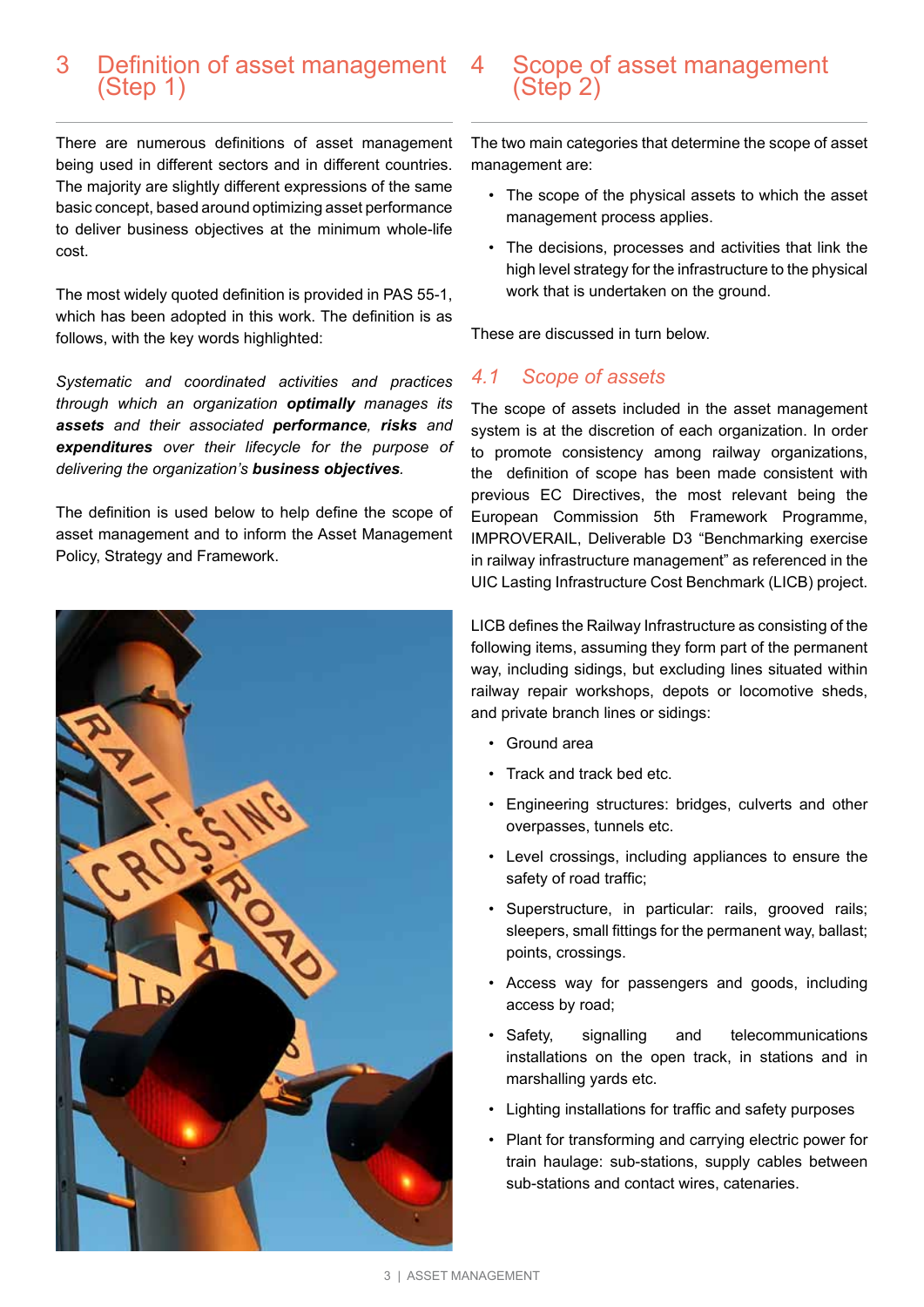#### *4.2 Scope of asset management decisions and activities*

For asset intensive organizations, including railway infrastructure companies, the scope of asset management includes the majority of major decisions and activities that the organization undertakes. The scope of these decisions and activities fall into two main categories.

- All decisions and activities relating to maintaining, renewing and enhancing the infrastructure. These extend from high level strategy for the railway infrastructure through to the delivery of work and the provision of train paths.
- In addition to including all aspects of maintaining. renewing and enhancing the railway infrastructure, the scope of asset management includes the operation of the network, including capacity planning and timetabling.

# 5 Asset Management Policy (Step 3)

The objective of the Asset Management Policy is to provide a high level statement of intent by the organisation's senior management, demonstrating commitment to the adoption of asset management principles and showing the role of the asset management system in delivering the organisation's objectives.

The Asset Management Policy is conventionally a short document (circa 2 pages) that can be communicated to staff, customers and stakeholders. The policy sets out:

- The organisation's vision for the railway
- The role of asset management in delivering this vision
- The core principles underpinning the asset management system e.g. commitment to minimum whole life costs, sustainability etc.
- How the asset management system will be implemented and its implications for customers and stakeholders.



# 6 Asset Management Strategy (Step 4)

The Asset Management Strategy defines the organisation's medium to long term approach to asset management. It has two main objectives:

- Firstly it should define how the infrastructure is required to perform in order to deliver the asset management contribution to achieving the vision of the railway. These requirements are defined in terms of the infrastructure outputs that impact directly on customers, funders and other key stakeholders. These outputs should include service frequency, train performance, the safety of passengers, workers and members of the public, and the environmental impact from changing and operating the infrastructure.
- Secondly, it should set out how the asset management system will be implemented. This includes defining the major components of an asset management system in the form of an asset management framework. The Asset Management Strategy sets target levels and timescales for improving and sustaining the capability for each component of the framework. It should also explain how the organisational design will support the implementation of asset management and define the interfaces with other parts of the organisation and with external parties.

# 7 Asset Management Framework (Step 5)

The Asset Management Framework should identify the key components of the asset management system. These fall into three categories:

**Core decisions and activities**: The spine of the asset management framework defines the decisions and activities that link strategy to the delivery of work, including both work on the infrastructure and the operation of the network.

**Enabling mechanisms**: The effectiveness of the core decisions and activities are dependent on many support mechanisms such as asset information, life-cycle costing tools, competencies and business processes.

**Reviewing mechanisms**: Reviewing mechanisms are required to monitor and improve the effectiveness of the asset management regime in delivering sustainable infrastructure outputs for the level of committed funds. They provide the feedback loop for the continuous improvement of the asset management system.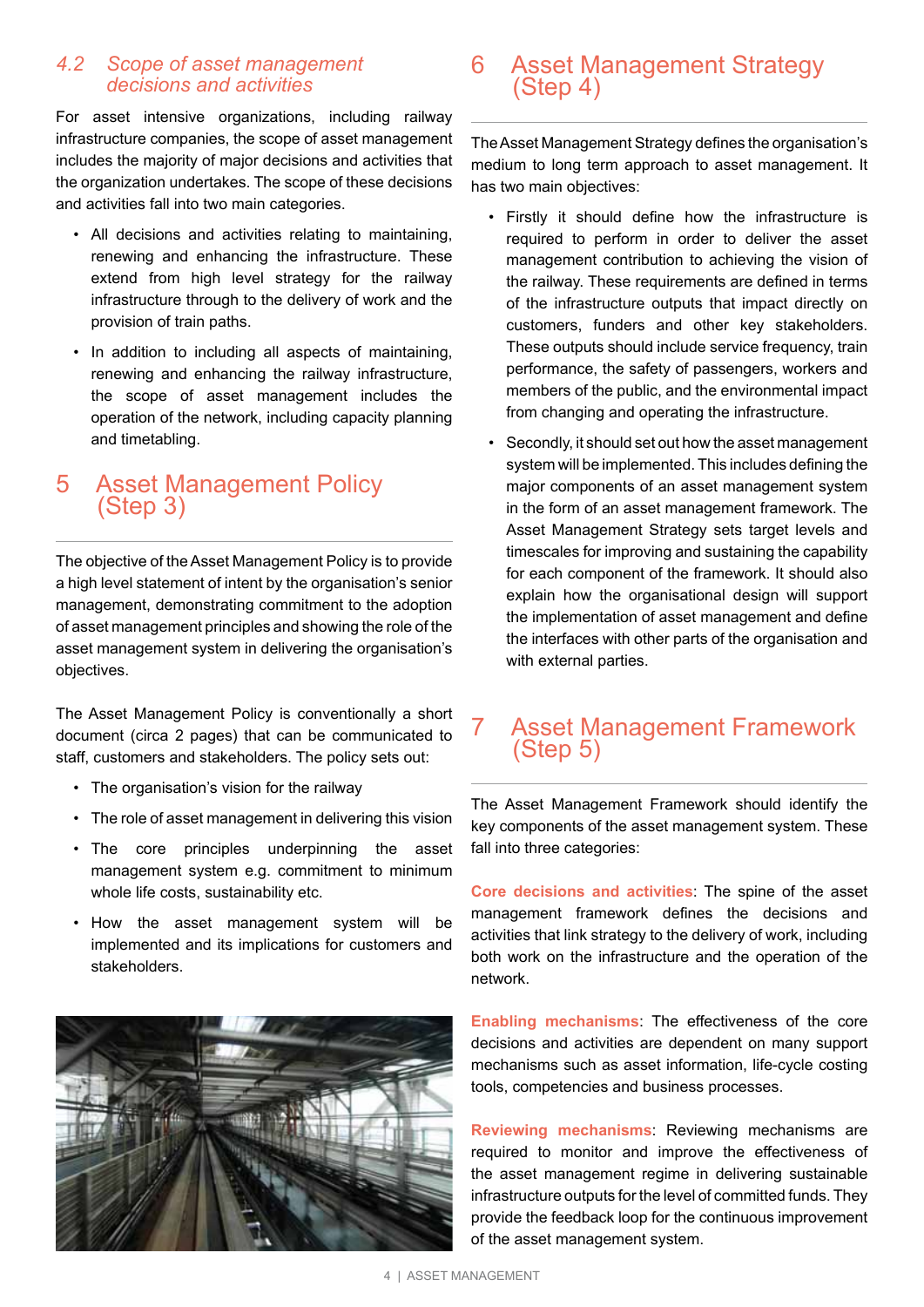The key components of these three categories, which comprise the Asset Management Framework are illustrated in Figure 1. The framework is arranged to represent the flow of decisions from strategic to tactical. The upper components represent the specification of the network and route requirements, predominantly from a customer and funder perspective.

The framework then splits into an asset component and an operational component, representing the way in which most railway infrastructure companies are organized. The bottom components of the framework represent the execution of work on the infrastructure and the day to day operation of the network.



#### **Figure 1: Asset Management Framework**

The components of the framework are structured in a Plan – Do – Enable - Review arrangement, consistent with PAS 55. The Plan – Do components are contained within the core decisions and activities. The Enable and Review components support and monitor the core decisions and activities and are shown on the left and right respectively.

The specification for each of the components of the Asset Management Framework is provided in the following three sections.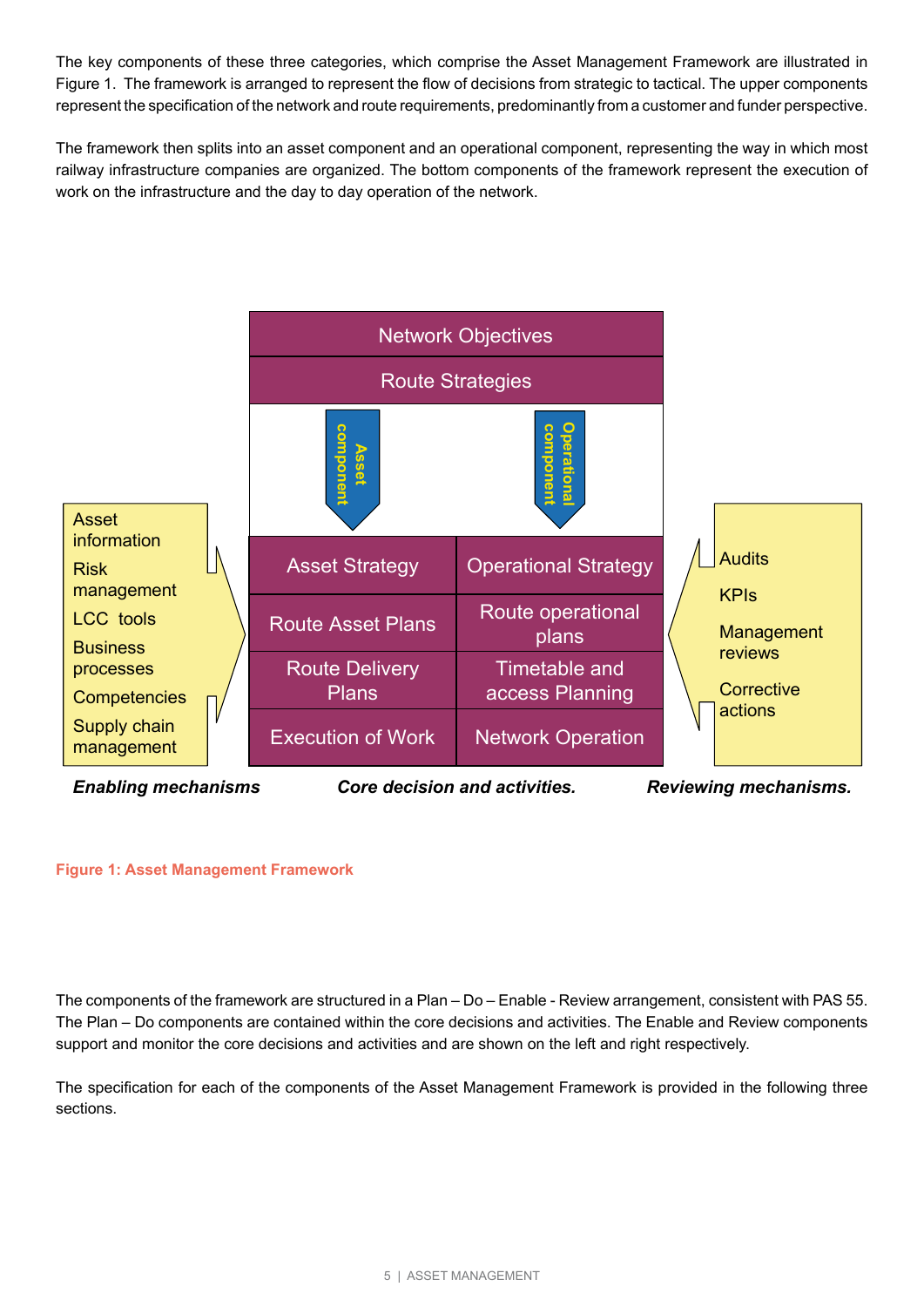#### 8 Specification: Core decisions and activities (Step 6)

#### *8.1 Network Objectives*

Network Objectives define the high level requirements for the railway from the perspective of the customers i.e. train and freight operators, and funders, usually the government. They provide the vision for the type of railway that the country wants and the willingness to pay for it. They should provide clarification on traffic growth, and targets for network punctuality, safety and sustainability. They should also include a specification of the level of funding available to maintain the core railway and to deliver any required enhancements.

#### *8.2 Route Strategies*

Route Strategies should provide the specification of route level targets, funding and constraints covering a period of at least five years, consistent with the Network Objectives. Route Strategies should recognize the differentiation of the network and allocate priorities according to the assessed importance of each route. As a minimum, Route Strategies should translate the network objectives to route level and include additional specification on factors particular to the given Route e.g.

- Route capability
- Route capacity
- Route availability, including the route access regime
- Traffic
	- Number of trains
	- Vehicle characteristics
	- Line speed
- Route infrastructure performance (punctuality, safety, environmental impact)
- Passenger flows
- External factors e.g. 3rd party activities
- Route budgets

The Route Strategies should set output targets and budgets for a defined train service pattern. This sets the requirements for the infrastructure and therefore the targets to be achieved by the maintenance, renewal and enhancement decisions (asset strategies) discussed below.

In some countries the Route Strategy will be derived from negotiations with relevant train operating companies or local government.

# *8.3 Asset Strategies*

The primary objective of the asset strategies is to optimize decisions on inspecting, maintaining, renewing and enhancing the infrastructure such that the route outputs are delivered at the minimum whole life cost.

The asset strategies should specify the following:

- Inspection regime (preventative / reactive monitoring)
- Maintenance and renewal intervention criteria
	- When to intervene e.g. condition thresholds
	- How to intervene e.g. type of new equipment, length of renewals, clustering of work
- Equipment obsolescence assumptions
- Technical strategy
- Redundancy
- Cost of inspection, maintenance and renewal

The Route Asset Strategies should provide demonstrable evidence that these decisions deliver the required outputs from the Route Strategies for the lowest whole life cost. The specification of the intervention criteria in the asset strategies represents the pivotal link between the customer/funder requirements of the railway infrastructure and the planning and delivery of work. More than any other component of the framework, the asset strategies are the major determinant of the cost and sustainable performance of the infrastructure.

#### *8.4 Route Asset Plans*

Asset Plans specify the location specific enhancement activities, renewal workbanks e.g. replacement of a lifeexpired section of track, and the maintenance regime e.g. type and frequency of maintenance task. The workbanks and maintenance regime are usually specified as the tactical component of the plans, in which the longer-term elements are typically derived from modeling tools. The proposed content of the Route Asset Plans listed below is comprehensive but not exhaustive:

- Overview of the route section
- Condition and performance trends
- Work history
- Route condition and performance targets
- Selection of the appropriate asset strategy to deliver the route targets
- Maintenance and renewal work volumes and costs resulting from application of the asset strategy
- Assessment of the risks to the plan delivering its objectives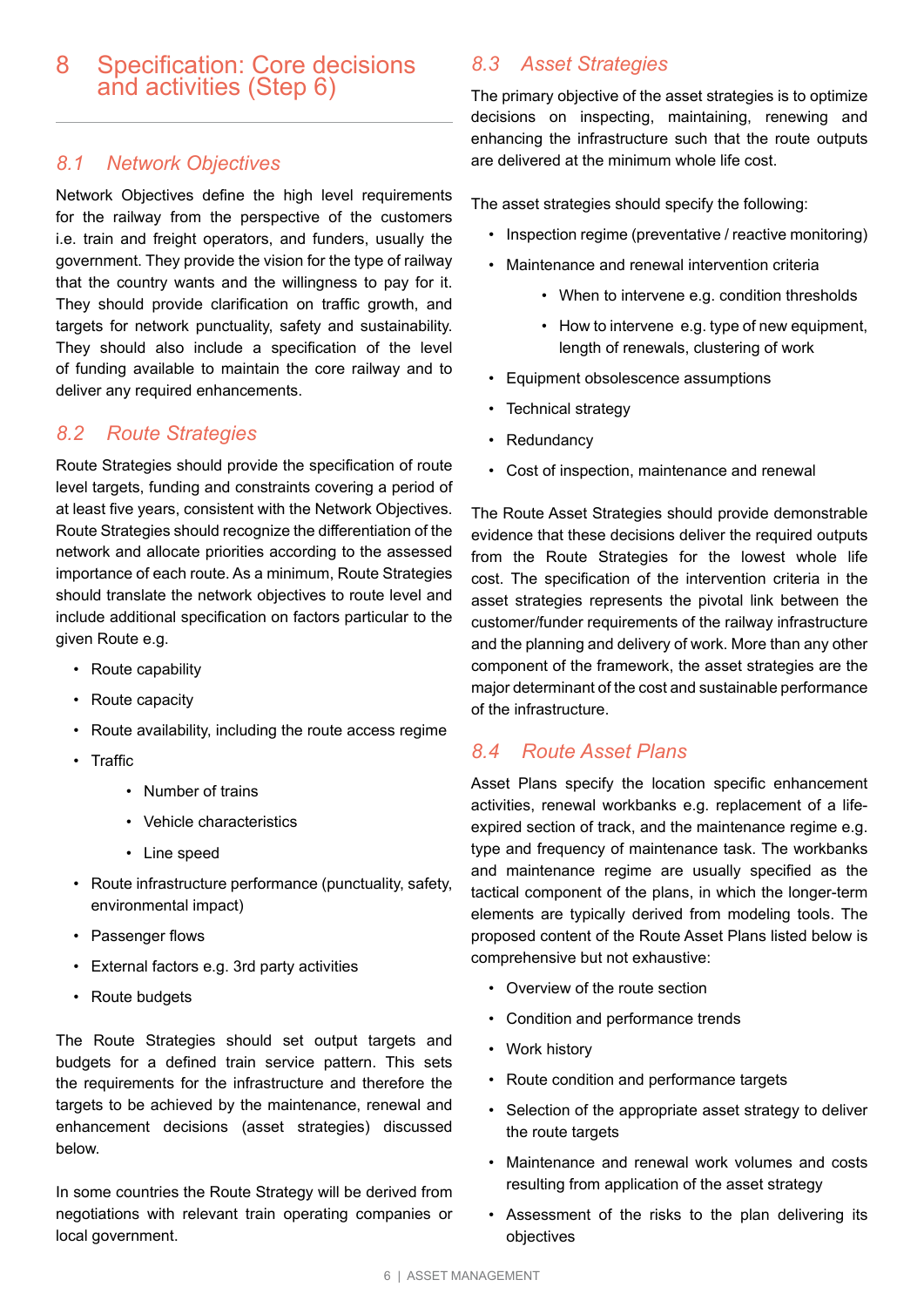The plans should provide a specification for the delivery functions. They should also provide assurance to senior management and external stakeholders, such as regulators and governments, that the costs are justified and that the infrastructure outputs will be delivered in a sustainable way.

#### *8.5 Route Delivery Plans*

Route Delivery Plans should translate the work specified in the Route Asset Plans into a detailed plan for execution. The Route Delivery Plans should:

- Optimize the delivery of maintenance, renewal and enhancements, grouping work spatially and combining work to be delivered at the same time
- Provide a detailed design for construction projects
- Confirm the availability and source of funding
- Agree the delivery programme with customers and stakeholders
- Align the delivery programme with the local track access regime and the delivery capability of suppliers.

#### *8.6 Execution of Work*

The final element in the asset leg is the delivery of work. This should include the following:

- Mobilization of the project team, the scheduling of resources and booking of possessions
- The provision of tools, facilities and equipment.
- Construction, testing and commissioning
- Hand back of work
- Updates to asset registers and cost management systems as a result of changes to the infrastructure.

#### *8.7 Operating Strategy*

The scope operating strategy has two main components:

- the operation and control of the rail network
- the optimization of the access regime.

The operational strategy specifies the requirements for the future configuration of the infrastructure, for example the number of signaling centers and the degree of automation. It also specifies the required level of train service capacity and the high level requirements for the production of a robust timetable. The operating strategy also specifies the arrangements for providing access to the network in order to allow maintenance and renewal work to be undertaken.

#### *8.8 Route Operation Plans*

Route operational planning is the process that translates train and freight operator requirements for running service on the network into detailed plans for the provision of safe and reliable train paths. It involves detailed capacity planning, typically over a ten year horizon. The overall capacity of a route is determined by the intervals between trains, as permitted by the signaling system, with a contingency built in to allow for perturbation. The route operation plans also include the arrangements for access to undertake work on the infrastructure. The production of the route operation plans takes account of the trade off between the number of trains operated and the level of performance delivered.

#### *8.9 Timetabling and access planning*

The timetabling process comprises a number of phases which typically includes:

- an initial phase during which track access arrangements (possessions) are prepared
- a drafting phase in which the infrastructure manager and the train operators collaborate to produce a draft timetable, often based on a number of automatically generated timetable scenarios
- a finalization phase to refine the content and make final decisions on the timetable content, usually involving manual alterations to the selected scenario.

In parallel and in iteration with the production of the timetable, an annual access (possession) plan is produced.

Following the production of the annual timetable, it is frequently necessary to make short term amendments to the timetable, to meet particular commercial and operational needs, in particular to schedule paths for freight trains.

#### *8.10 Network Operation*

Operational delivery is concerned with the provision of safe and reliable train paths in accordance with the detailed production plan referenced above and the recovery response following incidents on the network.

Network management is the real time process that monitors and controls the movement of trains. As incidents occur, the network management function controls and manages the problem. It is therefore crucial for minimizing delay per incident, which has a major impact on train punctuality.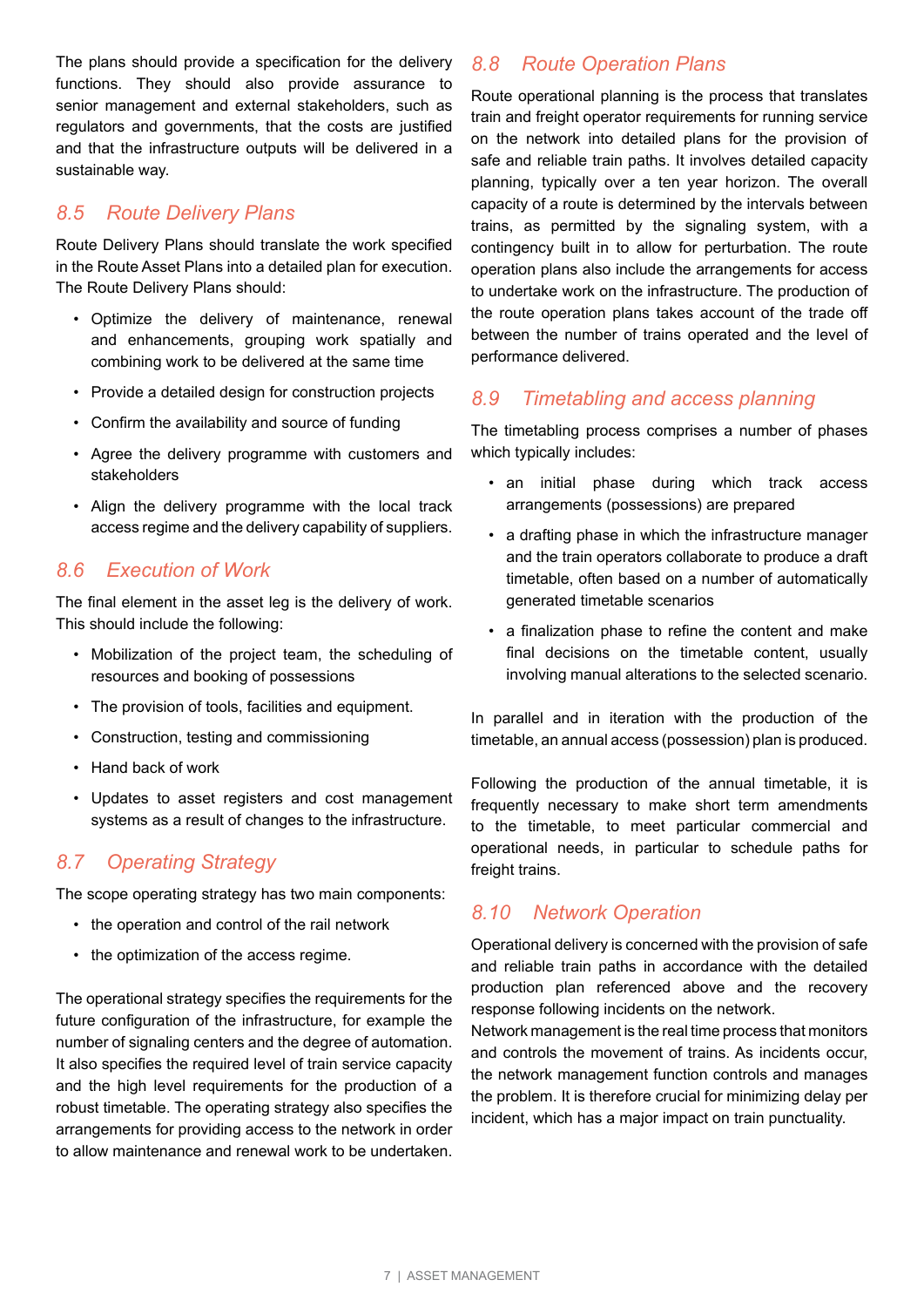### 9 Specification: Enabling mechanisms (Step 7)

#### *9.1 Asset information*

Fit for purpose asset information is essential for developing the appropriate asset strategies and for producing and implementing work and operational plans. The scope of asset information is defined by the requirements of the components of the Asset Management Framework in Figure 1, the core of which should include:

- Asset type / location
- Installation date
- Capability
- Condition
- Failure history and impact of performance/safety
- Maintenance and renewal history and plans
- Unit costs of maintenance and renewal
- Diagrams specifying the 'as-built' configuration of the railway infrastructure

The approach to the management of asset information should, as a minimum, address the following issues:

- Specification of information requirements linked to business processes
- Design and implementation of a system for integrating asset information and making it accessible to internal and external users
- Implementation of a process for maintaining asset information to an appropriate level of quality (completeness, timeliness, accuracy).

#### *9.2 LCC tools*

Lifecycle costing (LCC) tools should support the optimization of decisions on maintaining and renewing infrastructure assets. They should also provide the basis for route and/or network forecasts of work volumes, costs and outputs.

The tools should embody a good understanding of how assets degrade and fail, for example with age or usage, and how the degradation or failure impacts on train service and the safety of passengers, workers and members of the problems. The tools should also be able to model different maintenance and renewal options to provide decision makers with funding and output choices.

#### *9.3 Risk management*

Decisions and plans for renewing, maintaining and operating the railway infrastructure should be robust against uncertainties in assumptions and hazards or other events that may occur.

Risk management should provide an effective mechanism for identifying threats to asset management objectives, for assessing their impact and for identifying appropriate mitigating measures. Techniques developed for managing safety risk e.g. the ALARP framework, should be extended and applied to provide an integrated approach covering, for example, train performance, financial risks, environmental impact etc.

The risk management process should address both strategic and operational risks within a single framework. This requires the integration of the top-down and bottomup identification, evaluation and control of all major risks relating to the infrastructure.

#### *9.4 Business processes*

Business capabilities are commonly defined as comprising processes, people, technology and information. The complexity of managing the railway infrastructure places significant demand on clear processes being defined to underpin and link the components of the Asset Management Framework in Figure 1.

Business processes should be developed in order to:

- Define the inputs and outputs for each of the asset management components
- Provide the key steps in translating the inputs to outputs
- Identify the 'suppliers' of the 'inputs' and the 'customers' for the 'outputs'.

A key output from process development should be the assignment of key accountabilities and responsibilities, using for example a RACI structure (Responsible, Accountable, Consult, Inform). The process framework should also inform the design of the organizational structure. The business processes provide the key means of embedding asset management in the business. A clear communication strategy should therefore be integrated with process development and implementation.

#### *9.5 Competencies*

Asset management competencies represent the skills, aptitudes and behaviours required by individuals and teams. The competence requirements provide direction to the recruitment and development of staff including assessments, training and deployment. A structured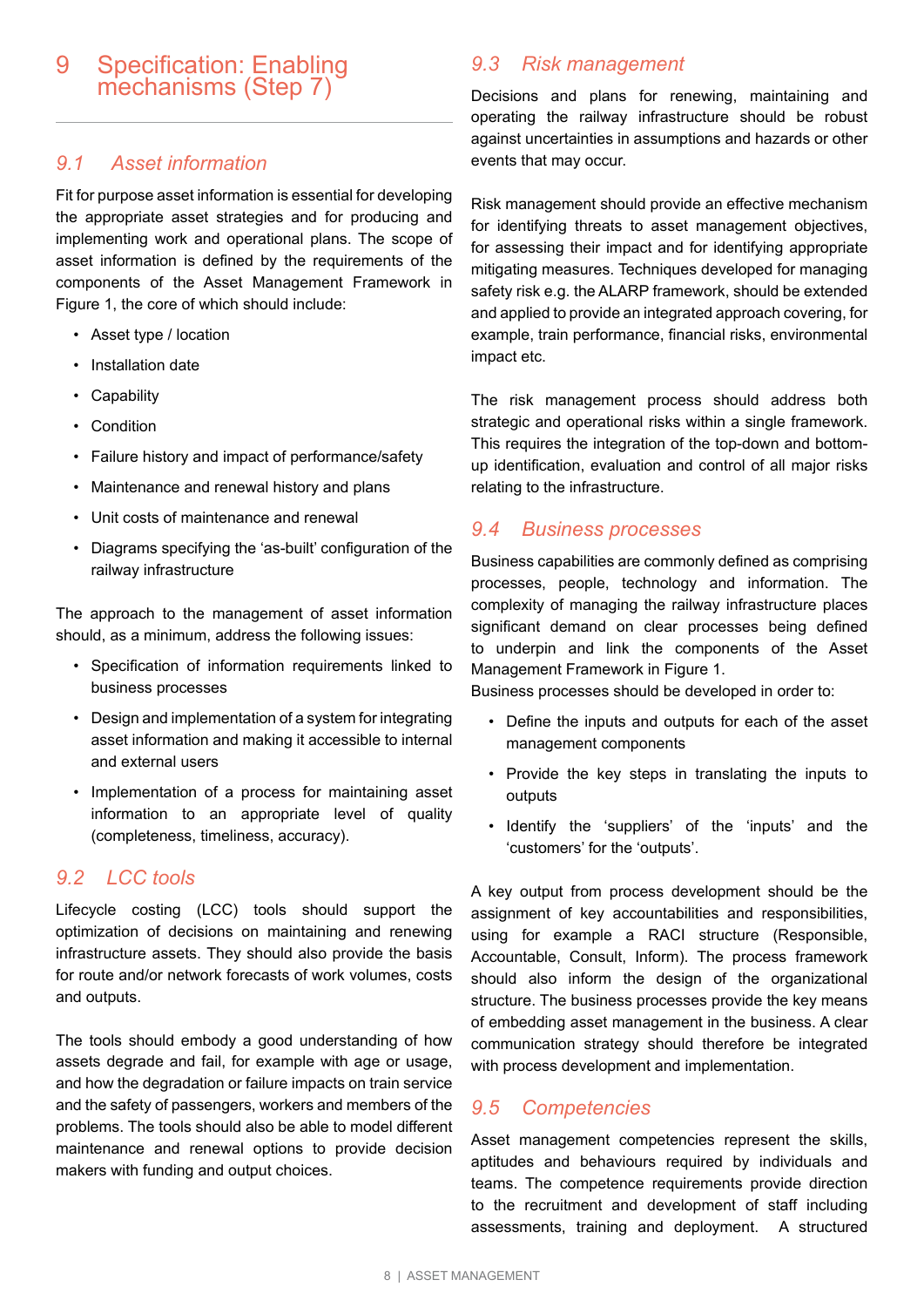approach should be used to identify, assess and develop asset management competencies. A good reference is the IAM Competency Framework, which is specific to asset management and identifies seven key roles:

- Policy development
- Strategy development
- Asset management planning
- Implementation of asset management plans
- Asset management capability development
- Risk management and performance improvement
- Asset knowledge management

Each of these roles is broken down, firstly into competence units e.g. 'Apply whole life costing principles' and then into a small set of competence elements e.g. 'Identify wholelife costing models'.

#### *9.6 Supply chain management*

Railway infrastructure organizations have diverse arrangements for the work that is carried out internally or outsourced to contractors.

Management of the supply chain is key to the effective delivery of work on the infrastructure and the control of costs. Supply chain management should address:

- The scope of potential activities for outsourced processes and activities
- The business case for outsourcing work versus retaining in-house - 'Make versus Buy'
- The interfaces with internal processes and activities, including the accountabilities and responsibilities for managing the outsourced proceses and activities
- The flows of information between the infrastructure manager and the contractor.

# 10 Specification: Reviewing mechanisms (Step 8)

The purpose of the reviewing part of the Asset Management Framework in Figure 1 is to identify the components that are required to monitor the effectiveness of the core decisions and activities and to identify and implement corrective or improvement actions where required.

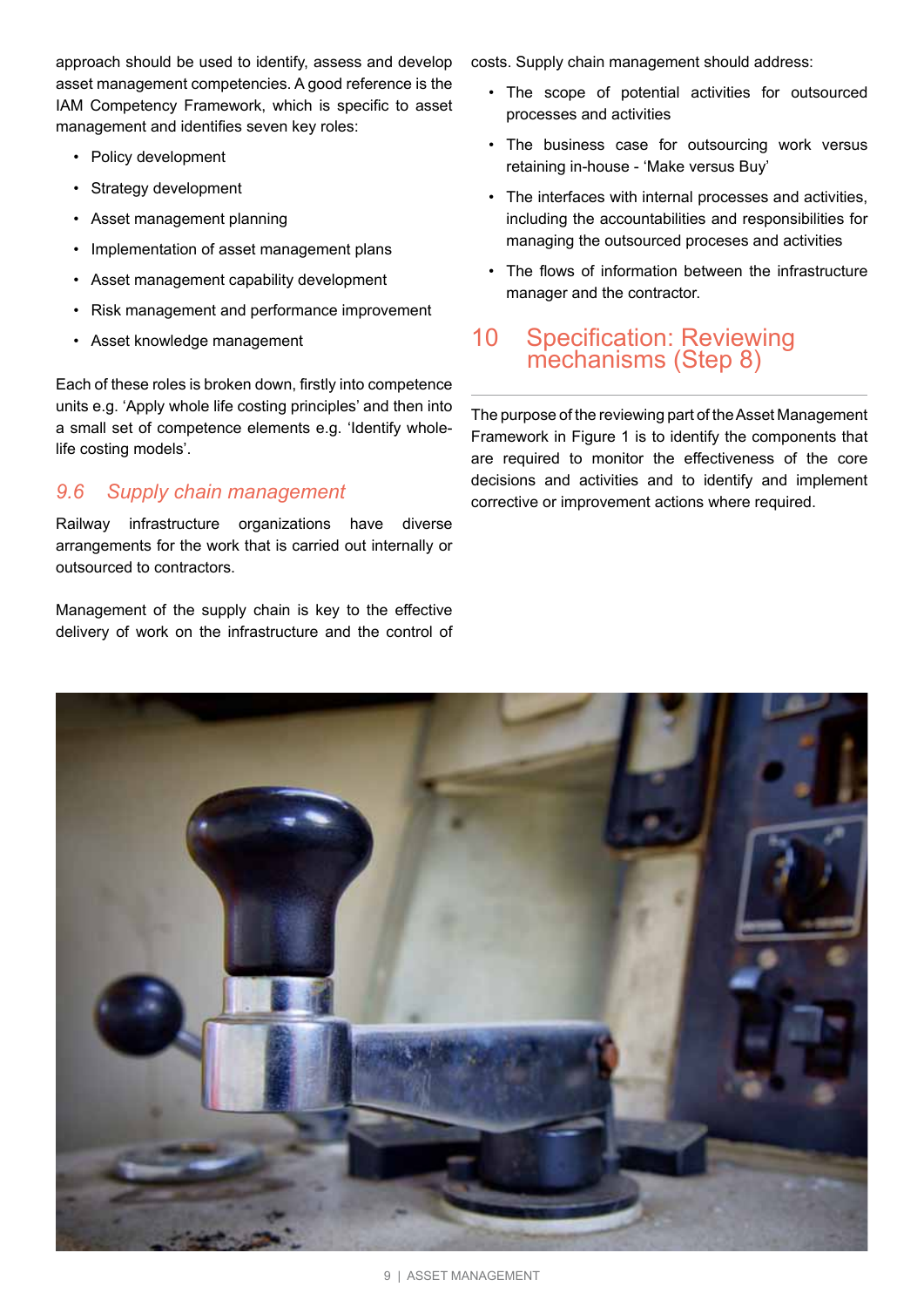#### *10.1 Audits*

A systematic programme of audits should be implemented in order to confirm that:

- The major components of the asset management system have been implemented and are being maintained
- The target levels of capability for each component are being achieved
- Asset management standards are being complied with.

The audit regime should be risk based, focussing on areas where gaps in the asset management or non-compliances have a material effect on business objectives.

#### *10.2 Key Performance Indicators (KPIs)*

A comprehensive suite of key performance indicators should be implemented in order to:

- Provide a measure of how effective each component of the asset management system is being implemented, for example the delivery of work plans aligned to the asset strategies
- Provide measurements of the impact of the implementation of asset management system on



the performance of the infrastructure, for example condition, failures, capability, service impact, costs etc.

The measures should be selected to provide leading and lagging indicators and to provide insight into the impacts of strategic decisions and their tactical implementation.

#### *10.3 Management reviews*

The outputs from the audit regime, measurements of key performance indicators and other sources of feedback should be reviewed regularly by management in order to:

- Identify gaps in the implementation of the asset management system
- Identify the root causes of deviations in key performance indicators from target values
- Confirm that the implementation of the asset management is driving sustainable performance and costs.

The outputs from management reviews should be a combination of improving the short term performance of the infrastructure where required, or longer term improvements in the components of the asset management framework, including changes to the framework itself.

#### *10.4 Corrective actions*

A process for managing corrective actions arising from management reviews and other sources should be implemented to remove non-compliances, address short term improvements in the performance of the infrastructure, and deliver longer term continuous improvement in the asset management system.

The benefits from implementing corrective actions should exceed their costs. The actions should be planned and coordinated with mitigating actions deriving from the risk management process.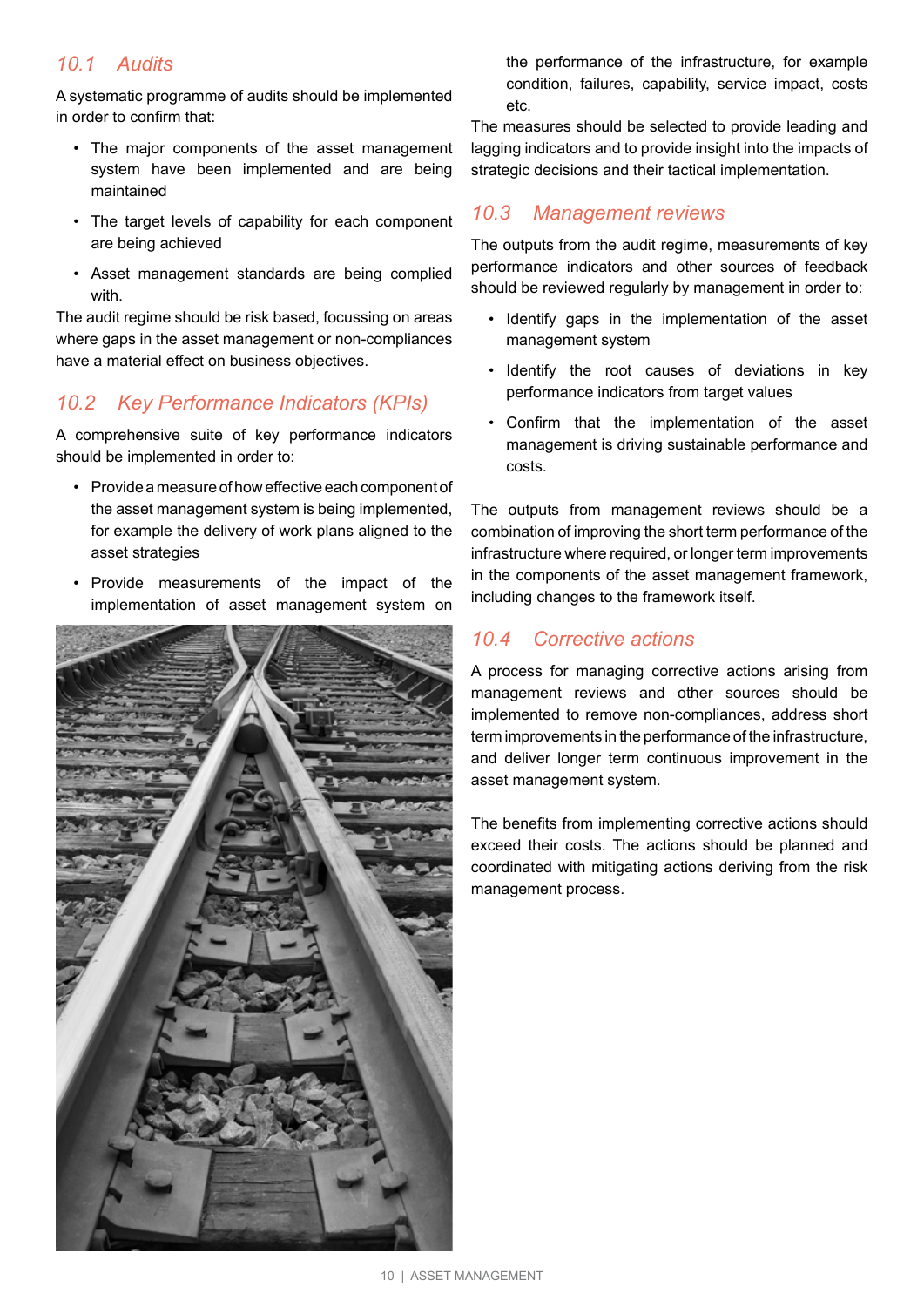# 11 Conclusions

The guidelines provided in this document are based on the experience of the infrastructure managers that are represented on the UIC Asset Management Working Group, taking account of current and emerging good practice outside the railway.

The Asset Management Framework, around which the guidelines have been constructed, has been found to be applicable to all of the group members and therefore should be relevant to all railway infrastructure organizations.

The guidelines are high level but nonetheless comprehensive. The guidelines will enable infrastructure managers to determine whether they have all the components of an asset management system in place. This could be the case even if the term asset management is not recognized within the organization. More importantly, the guidelines may be used to test whether the components of the framework are aligned and the interfaces between them optimized. Based on the experience of the AMWG group members, the joining up of core decisions and activities and the provision of effective support and monitoring, provides the major opportunity for improvement.

In addition to supporting internal improvements, a common Asset Management Framework may also underpin comparisons between railway infrastructure companies. This includes both the comparison of asset management processes and systems and the comparison of Key Performance Indicators relating to infrastructure outputs and costs. A key objective of the UIC AMWG is to establish the minimum whole-life cost to deliver a given level of infrastructure output. The comparison of KPIs and the link back to the components of the Asset Management Framework is intended to identify transferable good practice, which is the basis for achieving this objective.

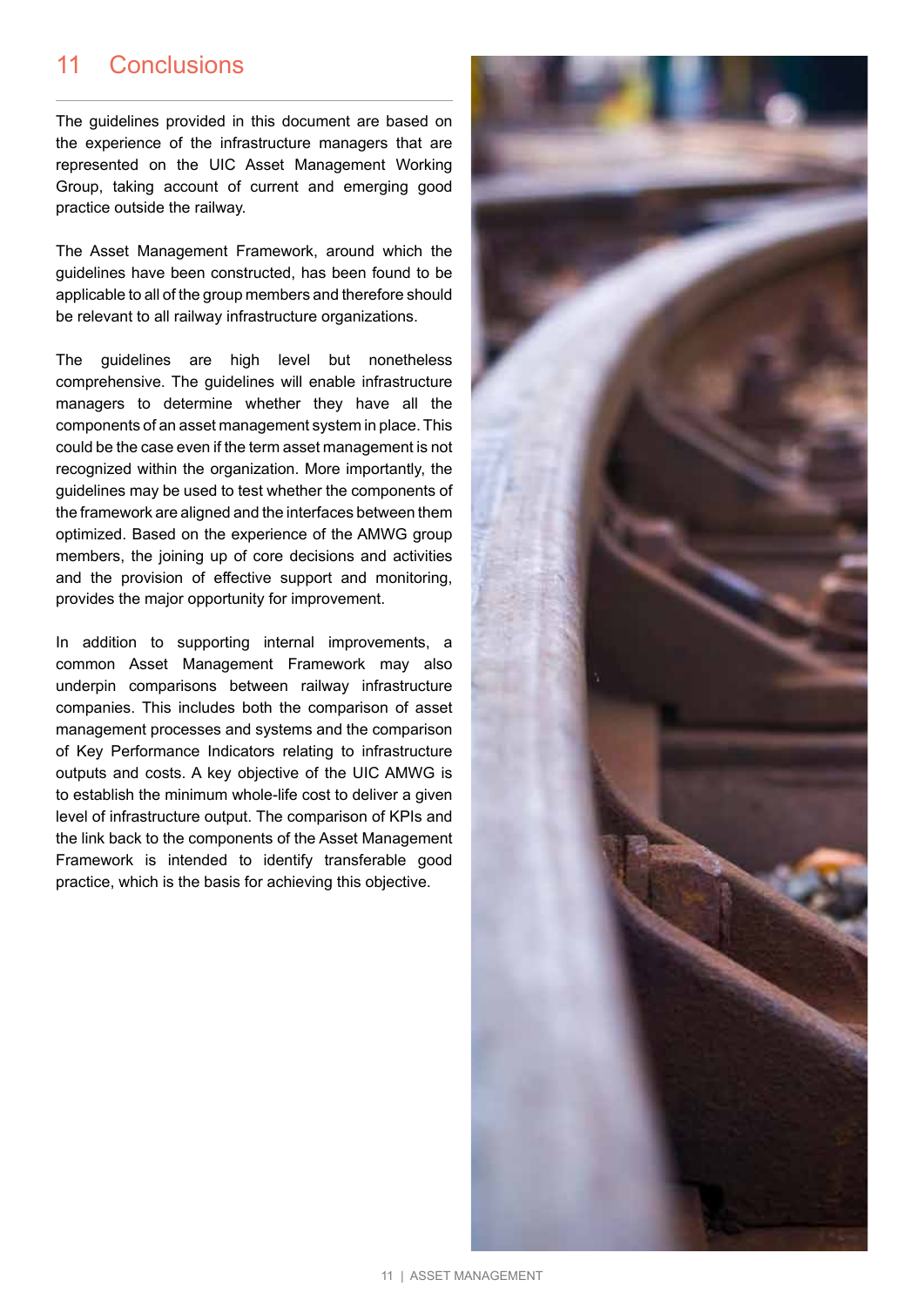#### Correspondence between PAS 55-1:2008 and the UIC Asset Management Framework.

PAS 55 has a management system structure comprising 22 components (Figure 6, Page xiii). These components are compared below with the Asset Management Framework provided in this document, indicating a high degree of correspondence. A comment field is provided where the correspondence requires explanation.

| <b>PAS 55-1:2008</b><br>(see Figure 6, Page xiii)                                  | <b>UIC AM Framework</b>                                                        | <b>Comments</b>                                                                                                                          |
|------------------------------------------------------------------------------------|--------------------------------------------------------------------------------|------------------------------------------------------------------------------------------------------------------------------------------|
| 4.2 Asset management policy                                                        | 5. Asset Management Policy                                                     |                                                                                                                                          |
| 4.3.1 Asset management strategy                                                    | 6. Asset Management Strategy                                                   |                                                                                                                                          |
| 4.3.2 Asset management objectives                                                  | 6. Asset Management Strategy<br>8.1 Network Objectives<br>8.2 Route Strategies |                                                                                                                                          |
| 4.3.3 Asset management plans                                                       | 8.4 Route Asset Plans<br>8.8 Route Operational Plans                           |                                                                                                                                          |
| 4.3.4 Contingency planning                                                         | 8.9 Network Operation<br>9.3 Risk Management                                   |                                                                                                                                          |
| 4.4.1 Structure, authority and responsi-<br>bilities                               | 9.4 Business Processes                                                         | Business Processes assign key<br>responsibilities and accountabilities.                                                                  |
| 4.4.2 Outsourcing of asset management<br>activities                                | 9.6 Supply Chain Framework                                                     |                                                                                                                                          |
| 4.4.3 Training, awareness and compe-<br>tence                                      | 9.5 Competencies                                                               |                                                                                                                                          |
| 4.4.4 Communication, participation and<br>consultation                             | 5. Asset Management Policy<br>9.4 Business Processes                           | High level communication if provided<br>by the AM Policy. The communications<br>strategy is part of the business process<br>development. |
| 4.4.5 Asset management system docu-<br>mentation                                   | 9.1 Asset Information                                                          |                                                                                                                                          |
| 4.4.6 Information management                                                       | 9.1 Asset Information                                                          |                                                                                                                                          |
| 4.4.7 Risk management                                                              | 9.3 Risk Management                                                            |                                                                                                                                          |
| 4.4.8 Legal and other requirements                                                 | 5. Asset Management Policy                                                     |                                                                                                                                          |
| 4.4.9 Management of change                                                         | 9.4 Business Processes                                                         |                                                                                                                                          |
| 4.5.1 Life cycle activities                                                        | 8.3 Asset Strategies                                                           |                                                                                                                                          |
| 4.5.2 Tools, facilities and equipment                                              | 8.4 Route delivery plans<br>8.6 Execution of Work                              |                                                                                                                                          |
| 4.6.1 Performance and condition moni-<br>toring                                    | 10.2 Key Performance Indicators                                                |                                                                                                                                          |
| 4.6.2 Investigation of asset related fai-<br>lures, incidents and non conformities | 10.3 Management Reviews                                                        |                                                                                                                                          |
| 4.6.3 Evaluation of compliance                                                     | 10.1 Audit                                                                     |                                                                                                                                          |
| 4.6.4 Audit                                                                        | 10.1 Audit                                                                     |                                                                                                                                          |
| 4.6.5 Improvement actions                                                          | 10.4 Corrective Actions                                                        |                                                                                                                                          |
| 4.6.6 Records                                                                      |                                                                                | Mandatory requirement to keep records<br>not considered necessary in guidance<br>document                                                |